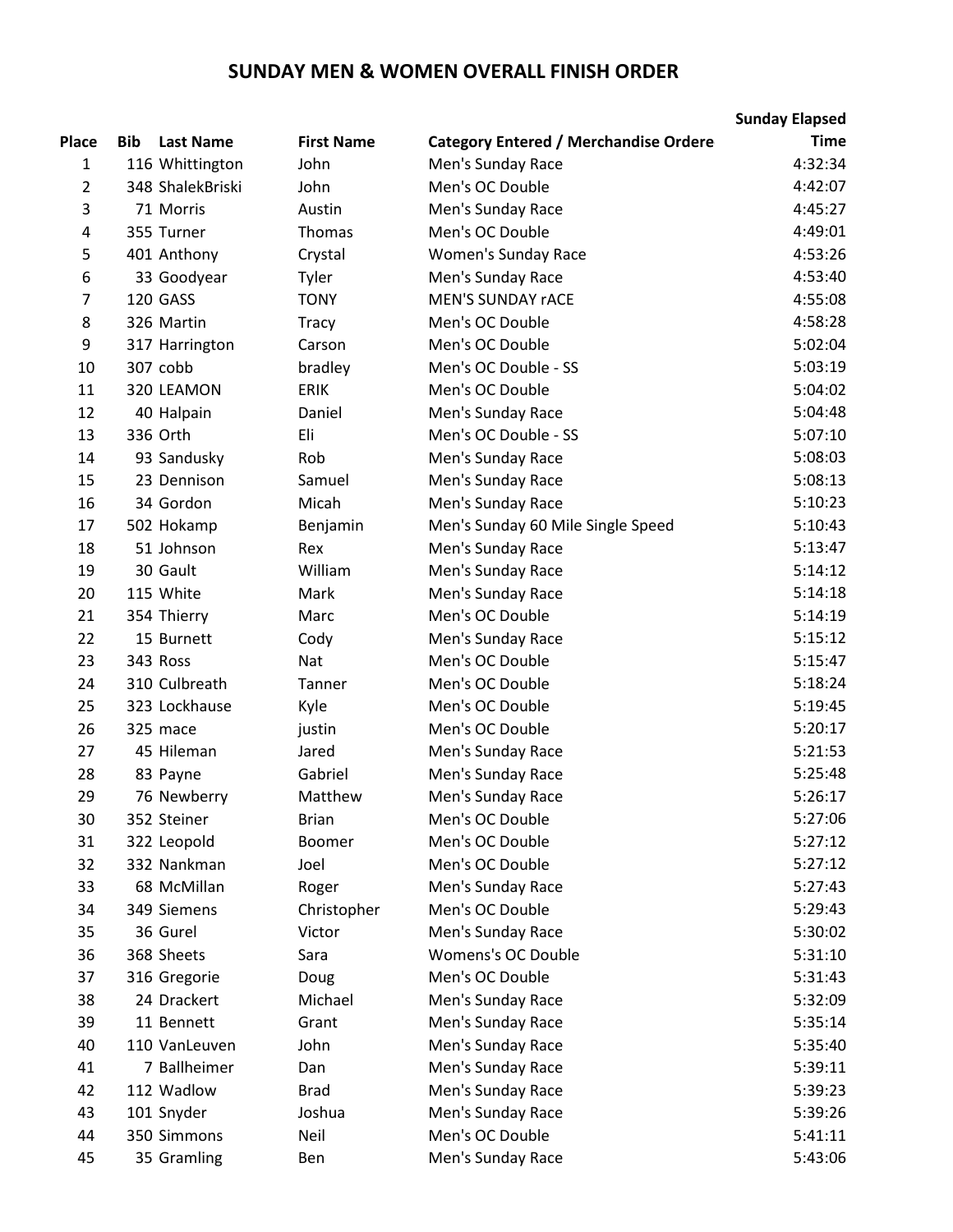## **Place Bib Last Name First Name Category Entered / Merchandise Ordered Sunday Elapsed Time** 321 Leonard Matt Men's OC Double 5:43:25 75 Neilson Andrew Men's Sunday Race 5:43:31 94 Schmitt Steven Men's Sunday Race 5:45:24 3 Almanza Damian Men's Sunday Race 5:46:03 92 Sampson Greg Men's Sunday Race 5:54:43 331 Moritz Thomas Men's OC Double 5:56:38 84 Pollard Cody Men's Sunday Race 5:57:02 62 Long AJ Men's Sunday Race 5:58:37 102 Solomon Kevin Men's Sunday Race 5:59:25 37 Haba Jakub Men's Sunday Race 6:03:04 504 WILLIAMS PRESTON Men's Sunday 60 Mile Single Speed 6:03:52 29 Garten Todd Men's Sunday Race 6:04:01 344 Schaeffer Dylan Men's OC Double 6:04:46 311 DeWoody Doug Men's OC Double 6:05:23 73 Mulnix Raymond Men's Sunday Race 6:05:40 366 Nankman Jessica Womens's OC Double 6:05:48 67 Burns Rowdy Men's Sunday Race 6:06:24 351 Slaymaker Todd Men's OC Double 6:07:55 341 Regenold Seth Men's OC Double 6:10:33 330 McMickens Scott Men's OC Double 6:14:13 20 Cartwright Randy Men's Sunday Race 6:18:05 72 moynihan brian Men's Sunday Race 6:19:53 18 Carr Richard Men's Sunday Race 6:20:47 339 Price Larry Men's Sunday 60 Mile Single Speed 6:23:15 26 Finley Rick Men's Sunday Race 6:23:27 5 Amthauer Ryan Men's Sunday Race 6:24:08 58 Leamon Joshua Men's Sunday Race 6:26:29 81 Parker Tayton Men's Sunday Race 6:26:31 345 Schraff Scott Men's OC Double 6:28:14 409 Muskrat Lisa Women's Sunday Race 6:32:04 302 Arivett Jesse Men's OC Double 6:32:09 358 West Adam Men's OC Double 6:32:10 78 359 West Ryan Ryan Men's OC Double 6:32:11 27 Fores Garin Ignacio Javier Men's Sunday Race 6:32:34 408 Mitchell Mindy Women's Sunday Race 6:35:53 503 Wagner Larry Men's OC Double - SS 6:36:07 119 Yaw Brandon Men's Sunday Race 6:36:56 83 303 Barrett Brent Men's OC Double 6:39:45 84 356 weakley robert Men's OC Double 6:39:53 77 Noble Danny Men's Sunday Race 6:40:13 32 Gilgour Patrick Men's Sunday Race 6:41:32 70 mitchell trevor Men's Sunday Race 6:42:53 43 Hernandez Abdias Benjamin Men's Sunday Race 6:44:41 55 klammer kevin Men's Sunday Race 6:45:17 48 Ingram Jim Men's Sunday Race 6:48:06 328 McCormick Kent Men's OC Double 6:49:12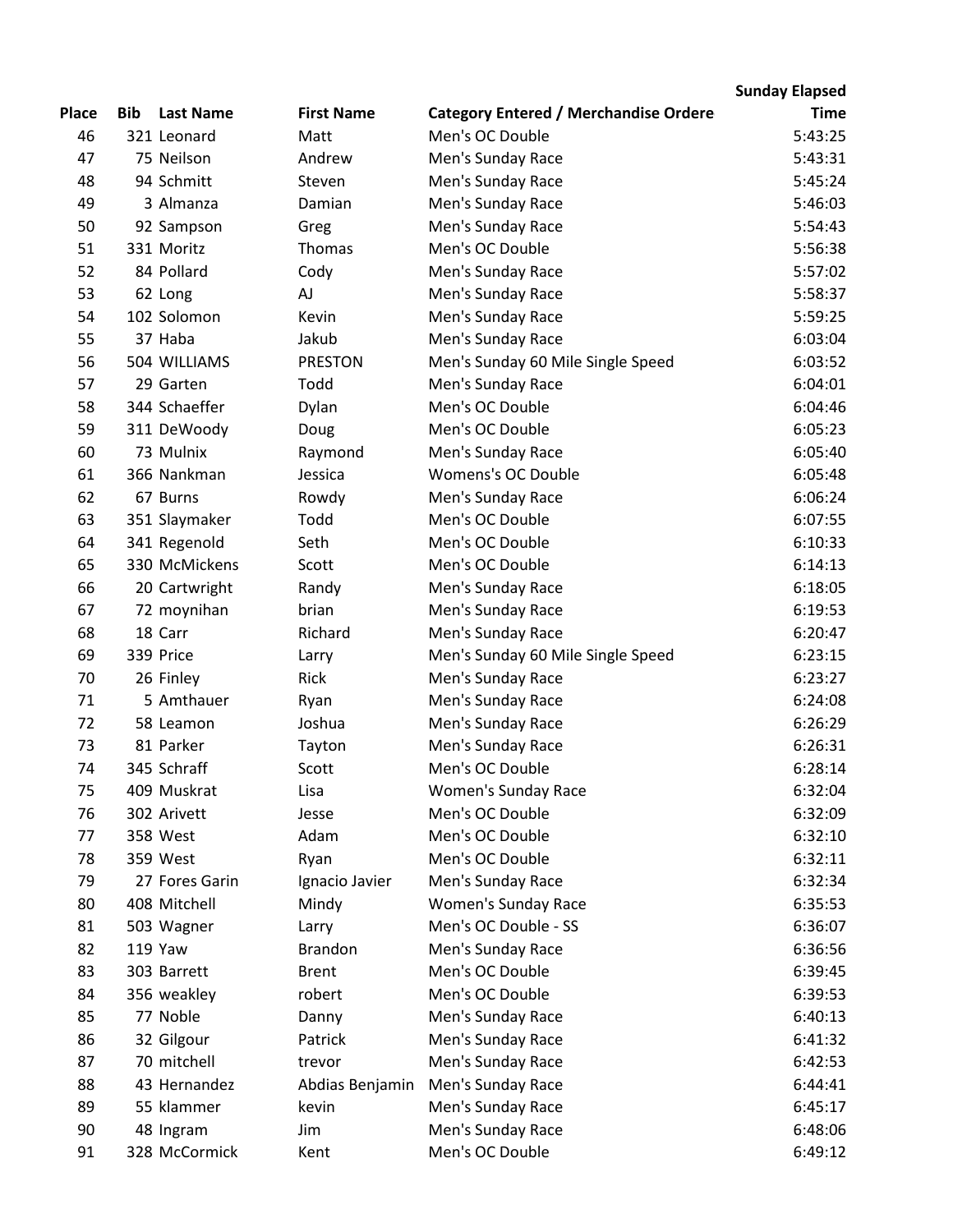## **Sunday Elapsed**

| <b>Place</b> | Bib     | <b>Last Name</b>   | <b>First Name</b> | <b>Category Entered / Merchandise Ordere</b> | <b>Time</b> |
|--------------|---------|--------------------|-------------------|----------------------------------------------|-------------|
| 92           |         | 97 Shipley         | Kyle              | Men's Sunday Race                            | 6:49:30     |
| 93           |         | 340 Reel           | Denton            | Men's OC Double                              | 6:49:54     |
| 94           |         | 304 Bellville      | Bill              | Men's OC Double                              | 6:50:02     |
| 95           |         | 6 Anderson         | lan               | Men's Sunday Race                            | 6:50:36     |
| 96           | 335 Orr |                    | Robert            | Men's OC Double - SS                         | 6:52:33     |
| 97           |         | 363 Alub           | Venny             | Womens's OC Double                           | 6:52:33     |
| 98           |         | 364 Margagliano    | Desiree           | Womens's OC Double - SS                      | 6:55:37     |
| 99           |         | 305 Bowen          | <b>Bradford</b>   | Men's OC Double - SS                         | 6:56:26     |
| 100          |         | 14 Brown           | Robert            | Men's Sunday Race                            | 6:56:27     |
| 101          |         | 313 Eaton          | <b>Brad</b>       | Men's OC Double                              | 6:58:48     |
| 102          |         | 318 Hoyt           | Rick              | Men's OC Double                              | 6:59:10     |
| 103          |         | 312 dixon          | greg              | Men's OC Double                              | 7:01:39     |
| 104          |         | 403 Enslow         | <b>Beverly</b>    | Women's Sunday Race                          | 7:06:34     |
| 105          |         | 47 Hokamp          | Mark              | Men's Sunday Race                            | 7:08:21     |
| 106          |         | 413 Whittington    | Stephanie         | <b>Women's Sunday Race</b>                   | 7:10:36     |
| 107          |         | 329 McKay          | Jim               | Men's OC Double                              | 7:11:12     |
| 108          |         | 64 Long            | Scott             | Men's Sunday Race                            | 7:14:02     |
| 109          |         | 333 Nelson         | <b>Travis</b>     | Men's OC Double                              | 7:14:08     |
| 110          |         | 42 Hawks           | Jordan            | Men's Sunday Race                            | 7:14:32     |
| 111          |         | 79 Pankey          | John              | Men's Sunday Race                            | 7:17:15     |
| 112          |         | 25 Driskill        | Daniel            | Men's Sunday Race                            | 7:19:59     |
| 113          |         | 106 Stillson       | Darryl            | Men's Sunday Race                            | 7:20:23     |
| 114          |         | 88 Reilly          | Luke              | Men's Sunday Race                            | 7:21:09     |
| 115          |         | 52 Joyner          | Ryan              | Men's Sunday Race                            | 7:22:01     |
| 116          |         | 22 Deason          | <b>Brandan</b>    | Men's Sunday Race                            | 7:23:59     |
| 117          |         | 402 Deason         | Ivy               | Women's Sunday Race                          | 7:24:00     |
| 118          |         | 99 Slaughter       | Dustin            | Men's Sunday Race                            | 7:24:24     |
| 119          |         | 309 COMBS          | <b>CHRISTIAN</b>  | Men's OC Double                              | 7:27:32     |
| 120          |         | 314 Flor           | Roberto           | Men's OC Double                              | 7:30:36     |
| 121          |         | 108 Teliho         | Jim               | Men's Sunday Race                            | 7:33:58     |
| 122          |         | 353 Taylor         | Gabriel           | Men's OC Double                              | 7:41:22     |
| 123          |         | 91 Ronck           | Reid              | Men's Sunday Race                            | 7:41:53     |
| 124          |         | 357 Wells          | Wes               | Men's OC Double                              | 7:41:56     |
| 125          |         | 412 Wells          | Melissa           | <b>Women's Sunday Race</b>                   | 7:42:19     |
| 126          |         | 82 Payne           | Dustin            | Men's Sunday Race                            | 7:42:59     |
| 127          |         | 365 McGuire        | Katy              | <b>Womens's OC Double</b>                    | 7:43:11     |
| 128          |         | 407 Melilli        | Rachel            | <b>Women's Sunday Race</b>                   | 7:47:16     |
| 129          |         | 60 Locke           | Chris             | Men's Sunday Race                            | 7:53:12     |
| 130          |         | 301 Allen          | <b>Brandon</b>    | Men's OC Double                              | 7:54:24     |
| 131          |         | 411 Thierry        | Renee             | <b>Women's Sunday Race</b>                   | 7:55:17     |
| 132          |         | <b>54 KISHANUK</b> | <b>JONATHAN</b>   | Men's Sunday Race                            | 8:03:35     |
| 133          |         | 2 Ahern            | Robert            | Men's Sunday Race                            | 8:05:54     |
| 134          |         | 362 Aguilera       | Elizabeth         | Womens's OC Double                           | 8:12:43     |
| 135          |         | 19 Carroll         | Josh              | Men's Sunday Race                            | 8:12:47     |
| 136          |         | 41 Harrison        | Ronald            | Men's Sunday Race                            | 8:15:00     |
| 137          |         | 361 wiseman        | joshua            | Men's OC Double                              | 8:16:59     |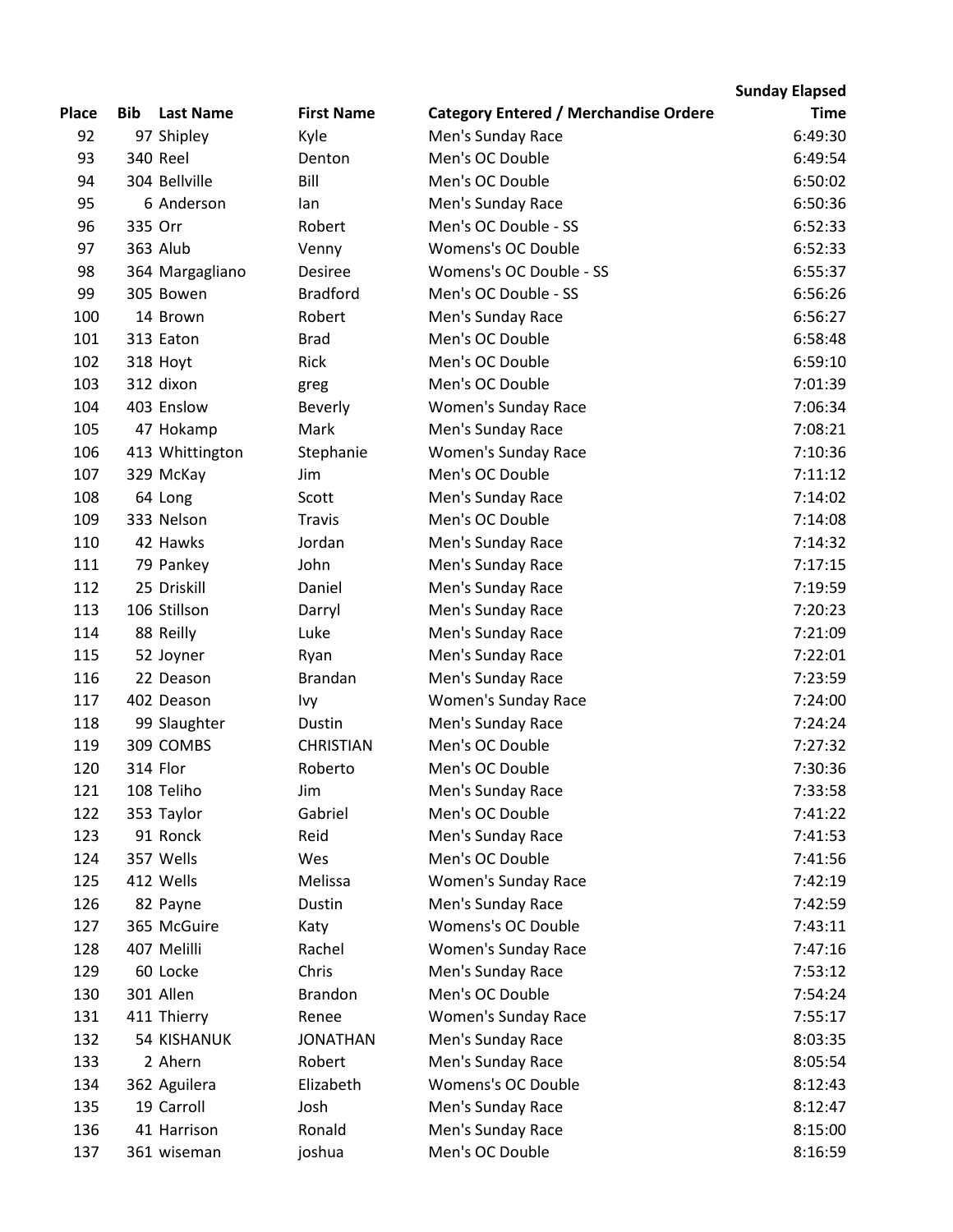## **Sunday Elapsed**

| <b>Place</b> | <b>Bib</b> | <b>Last Name</b>    | <b>First Name</b> | <b>Category Entered / Merchandise Ordere</b> | <b>Time</b> |
|--------------|------------|---------------------|-------------------|----------------------------------------------|-------------|
| 138          |            | 56 Klemmer          | <b>Nikolaus</b>   | Men's Sunday Race                            | 8:19:37     |
| 139          |            | 346 Scoggins        | Javan             | Men's OC Double                              | 8:21:08     |
| 140          |            | 4 Altimus           | Joshua            | Men's Sunday Race                            | 8:21:32     |
| <b>DNS</b>   |            | 89 Robinson         | Mike              | Men's Sunday Race                            | #VALUE!     |
| <b>DNS</b>   |            | 8 Beachboard        | John              | Men's Sunday Race                            | #VALUE!     |
| <b>DNS</b>   |            | 13 Bozone           | Scott             | Men's Sunday Race                            | #VALUE!     |
| <b>DNS</b>   |            | 21 Crawford         | Kevin             | Men's Sunday Race                            | #VALUE!     |
| <b>DNS</b>   |            | 31 Gibbs            | Hunter            | Men's Sunday Race                            | #VALUE!     |
| <b>DNS</b>   |            | 38 Hale             | Andy              | Men's Sunday Race                            | #VALUE!     |
| <b>DNS</b>   |            | 50 Jay              | Matt              | Men's Sunday Race                            | #VALUE!     |
| <b>DNS</b>   |            | 57 lamb             | tige              | Men's Sunday Race                            | #VALUE!     |
| <b>DNS</b>   |            | 61 Logan            | Jim               | Men's Sunday Race                            | #VALUE!     |
| <b>DNS</b>   |            | 95 Scoggins         | Alex              | Men's Sunday Race                            | #VALUE!     |
| <b>DNS</b>   |            | 100 Smith           | <b>Brian</b>      | Men's Sunday Race                            | #VALUE!     |
| <b>DNS</b>   |            | 104 Steele          | Scott             | Men's Sunday Race                            | #VALUE!     |
| <b>DNS</b>   |            | 105 Stephens        | <b>Brian</b>      | Men's Sunday Race                            | #VALUE!     |
| <b>DNS</b>   |            | 107 Swaim           | Audy              | Men's Sunday Race                            | #VALUE!     |
| <b>DNS</b>   |            | 113 Wells           | Teagun            | Men's Sunday Race                            | #VALUE!     |
| <b>DNF</b>   |            | 306 childre         | Chad              | Men's OC Double                              | #VALUE!     |
| <b>DNF</b>   |            | 308 Collins         | Jeremy            | Men's OC Double                              | #VALUE!     |
| <b>DNF</b>   |            | 315 Frizzo          | Marcelo           | Men's OC Double                              | #VALUE!     |
| <b>DNS</b>   |            | 324 Lynn            | Simon             | Men's OC Double                              | #VALUE!     |
| <b>DNS</b>   |            | 337 OWENS           | forrest           | Men's OC Double                              | #VALUE!     |
| <b>DNS</b>   |            | 342 Ronck           | John              | Men's OC Double                              | #VALUE!     |
| <b>DNf</b>   |            | 347 seeley          | christopher       | Men's OC Double                              | #VALUE!     |
| <b>DNS</b>   |            | 360 Wilson          | McLean            | Men's OC Double                              | #VALUE!     |
| <b>DNS</b>   |            | 371 Chasteen        | Andy              | Men's OC Double                              | #VALUE!     |
| <b>DNS</b>   |            | 1 aardahl           | thomas            | Men's Sunday Race                            | #VALUE!     |
| <b>DNS</b>   |            | 9 Bean              | Richie            | Men's Sunday Race                            | #VALUE!     |
| <b>DNS</b>   |            | 10 Bell             | Dee               | Men's Sunday Race                            | #VALUE!     |
| <b>DNS</b>   |            | 12 Bowers           | Randy             | Men's Sunday Race                            | #VALUE!     |
| <b>DNS</b>   |            | 16 Burrow           | Peter             | Men's Sunday Race                            | #VALUE!     |
| <b>DNF</b>   |            | 17 Caldwell         | Jeremy            | Men's Sunday Race                            | #VALUE!     |
| <b>DNF</b>   |            | 28 gallagher        | Tom               | Men's Sunday Race                            | #VALUE!     |
| <b>DNF</b>   |            | 39 Hale             | Wes               | Men's Sunday Race                            | #VALUE!     |
| <b>DNF</b>   |            | 44 Hernandez Torres | Humberto          | Men's Sunday Race                            | #VALUE!     |
| <b>DNF</b>   |            | 46 Hinsperger       | Adam              | Men's Sunday Race                            | #VALUE!     |
| <b>DNF</b>   |            | 49 Jardinico        | Don               | Men's Sunday Race                            | #VALUE!     |
| <b>DNS</b>   |            | 53 King             | Derek             | Men's Sunday Race                            | #VALUE!     |
| <b>DNF</b>   |            | 59 Lester           | Chad              | Men's Sunday Race                            | #VALUE!     |
| <b>DNS</b>   |            | 63 Long             | Andrew            | Men's Sunday Race                            | #VALUE!     |
| <b>DNF</b>   |            | 65 Lynch            | Yater             | Men's Sunday Race                            | #VALUE!     |
| <b>DNS</b>   |            | 66 McDermott        | Ryan              | Men's Sunday Race                            | #VALUE!     |
| <b>DNF</b>   |            | 69 Mills            | Josh              | Men's Sunday Race                            | #VALUE!     |
| <b>DNF</b>   |            | 74 Naron            | Owen              | Men's Sunday Race                            | #VALUE!     |
| <b>DNS</b>   |            | 78 O'Reilly         | Tim               | Men's Sunday Race                            | #VALUE!     |